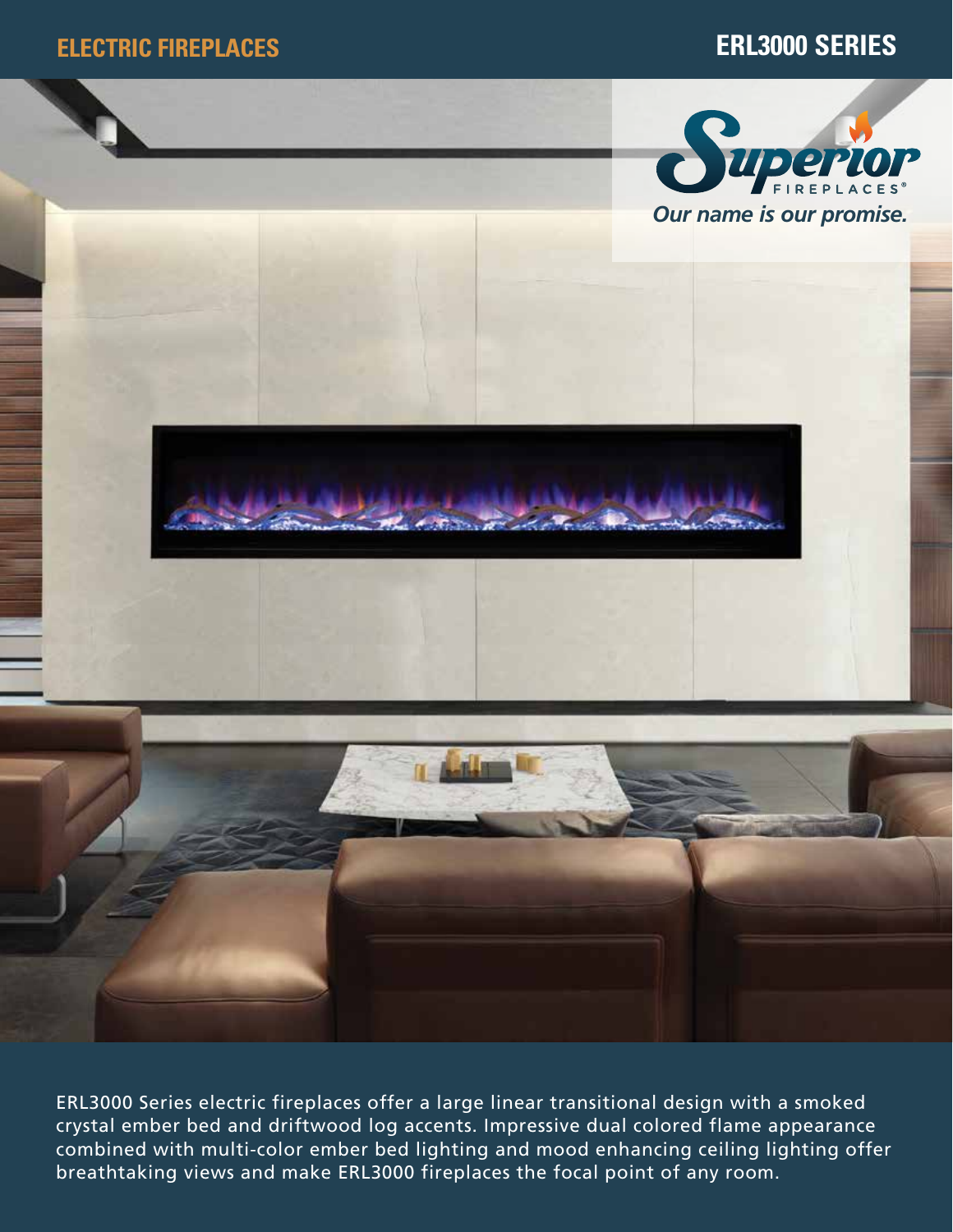

**FEATURED** ERL3072 shown with yellow flame setting, smoked crystal ember bed and drifwood log set

## **FEATURES**

- Available in 60", 72", 84" & 100" linear circulating models
- **Compact 6" depth saves installed floor space**
- $\blacklozenge$  Unique multi-level yellow and blue flame combination for greater realism
- $\blacklozenge$  Multi-colored LED ember bed lighting enhances the fireplace with or without flames
- **M** Mood-enhancing LED ceiling light with four distinctive settings
- **A** Smoked crystal ember bed and driftwood log set for a transitional design
- Standard 5,000-BTU thermostatically controlled heater delivers relaxing heat on demand
- Multi-function remote control included (on/off, flames, ember bed light, ceiling light, heater)
- **A** Hardwired or plugged-in installation (120V grounded power cord provided)
- **1 Year Limited Warranty**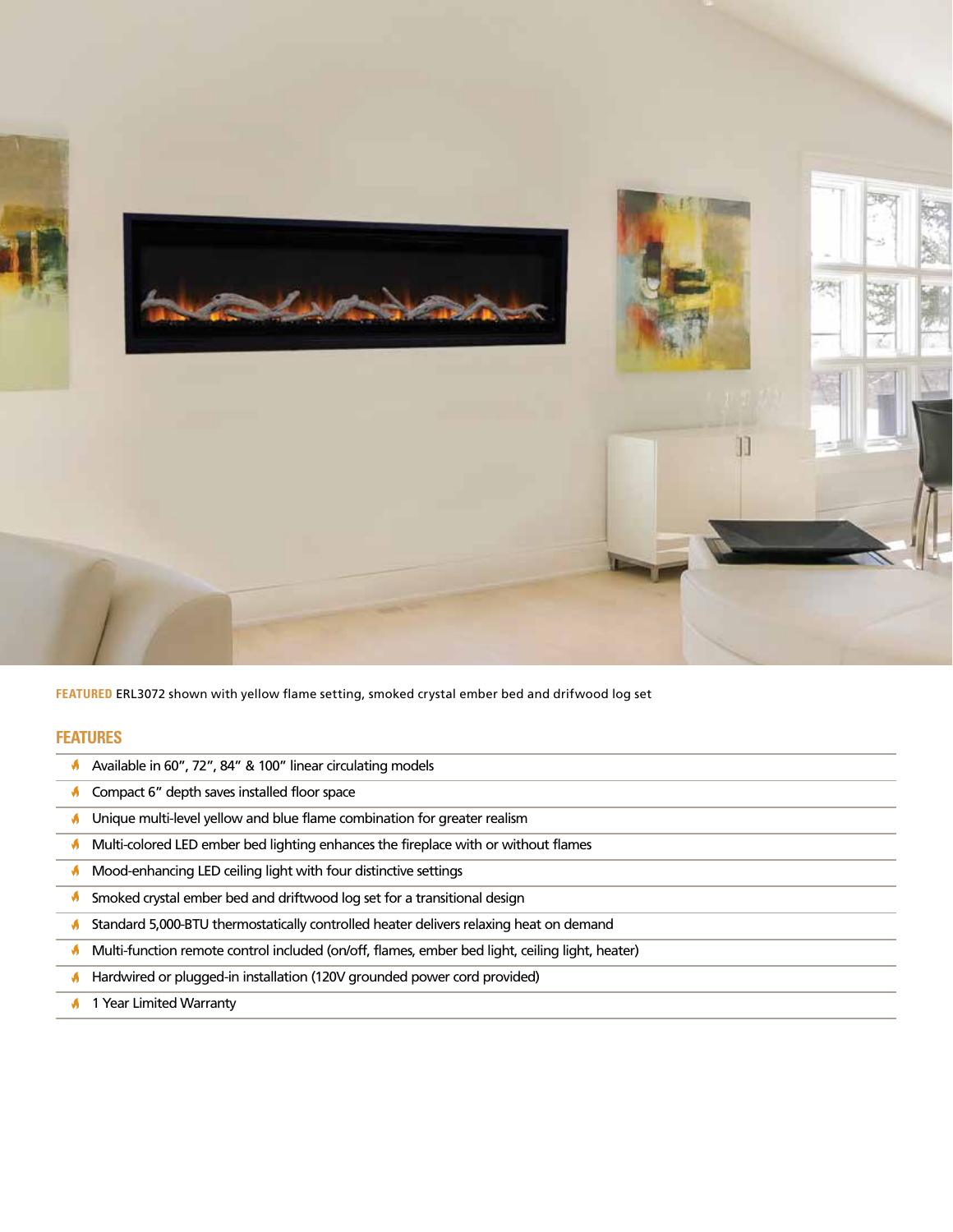

**FEATURED** ERL3100 shown with blue flame setting and smoked crystal ember bed

## **STANDARD FEATURES (INCLUDED)**

Push button multi-color flame presentations. Multi-Function Remote (Included)



Blue flame setting shown with smoked crystal ember bed



Yellow flame setting shown with driftwood log set



| <b>REMOTE FEATURES</b> |  |
|------------------------|--|
|------------------------|--|

| $\bullet$ Main Power                      | On/Off         |
|-------------------------------------------|----------------|
| • Flame Intensity (Yellow) 4 levels + Off |                |
| • Flame Intensity (Blue)                  | 4 levels + Off |
| • Ember Bed Lighting                      | Variable + Off |
| • Ceiling Mood Lighting                   | 4 levels + Off |
| <b>Heater &amp; Blower</b>                | High, Low,     |
|                                           | T-stat + Off   |
| <b>One Button Preset</b>                  | Preset Flame   |
|                                           | Effect         |